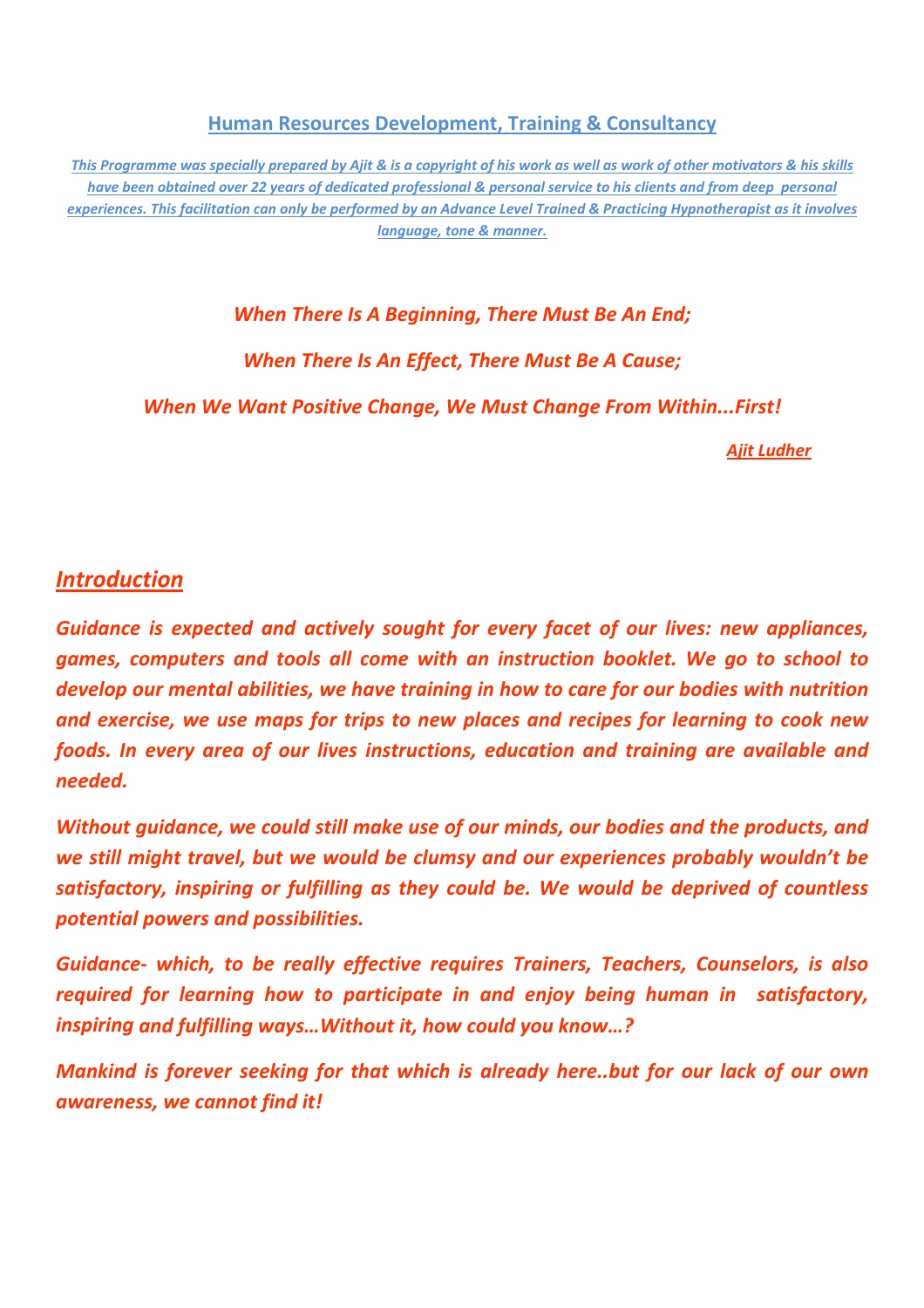## **Power** Programme Structure

## **Module 1‐ Knowing Your Truest Self ( A self discovery journey within oneself)**

### **( Two Full Days‐Max 25 participants)**

¾ **Why Am I Here? (Plants & animals are free of this nagging question that plagues humans)**

¾ **What Your Purpose Is? (Comes with territory & creates some fascinating expressions of creativity)**

¾ **How To Use Your Life &" Humaness" To Create Happiness For Yourself & Others? (Depends on one's limit on the definition of 'others' & themselves.)**

### **Module 2‐ Mind Dynamics (Soft Skills)**

#### **( Two Full Days‐Max 25 participants )**

- ¾ **Lifting Your Goals, Living Your Dream**
- ¾ **Believing In Yourself**
- ¾ **Removing Self Limiting Beliefs That You Are Carrying**
- ¾ **Our True Values**
- ¾ **Psychoanalysis**

#### **Module 3‐ Stress & Anger Management**

#### **( Two Full Days‐Max 25 participants )**

- ¾ **Identifying Your Stress & Anger & Where Is It Coming From**
- ¾ **Strengthening Your Beliefs & Values**
- > Using Stress & Anger As A Spring Board To Stay Healthy, Calm & Be At Peace With Yourself Within **Minutes**
- ¾ **Neuro‐linguistic Programming**

#### **Module 4‐ Dynamic Sales Achievement**

#### **( Two Full Days‐Max 25 participants )**

- ¾ **Harnessing The Power Of Attraction**
- ¾ **How To Use Your Creativity To Achieve Success & Maintain It**
- ¾ **Knowing What You Want In Life**
- ¾ **Focussing On The Now**
- ¾ **Improving Interpersonal Skills & Developing Client Relationship Using Your 5 Senses**

#### **Module 5‐ Relationship Building‐ (Team Spirit)**

## **(Three Full Days‐Preferably at a retreat)**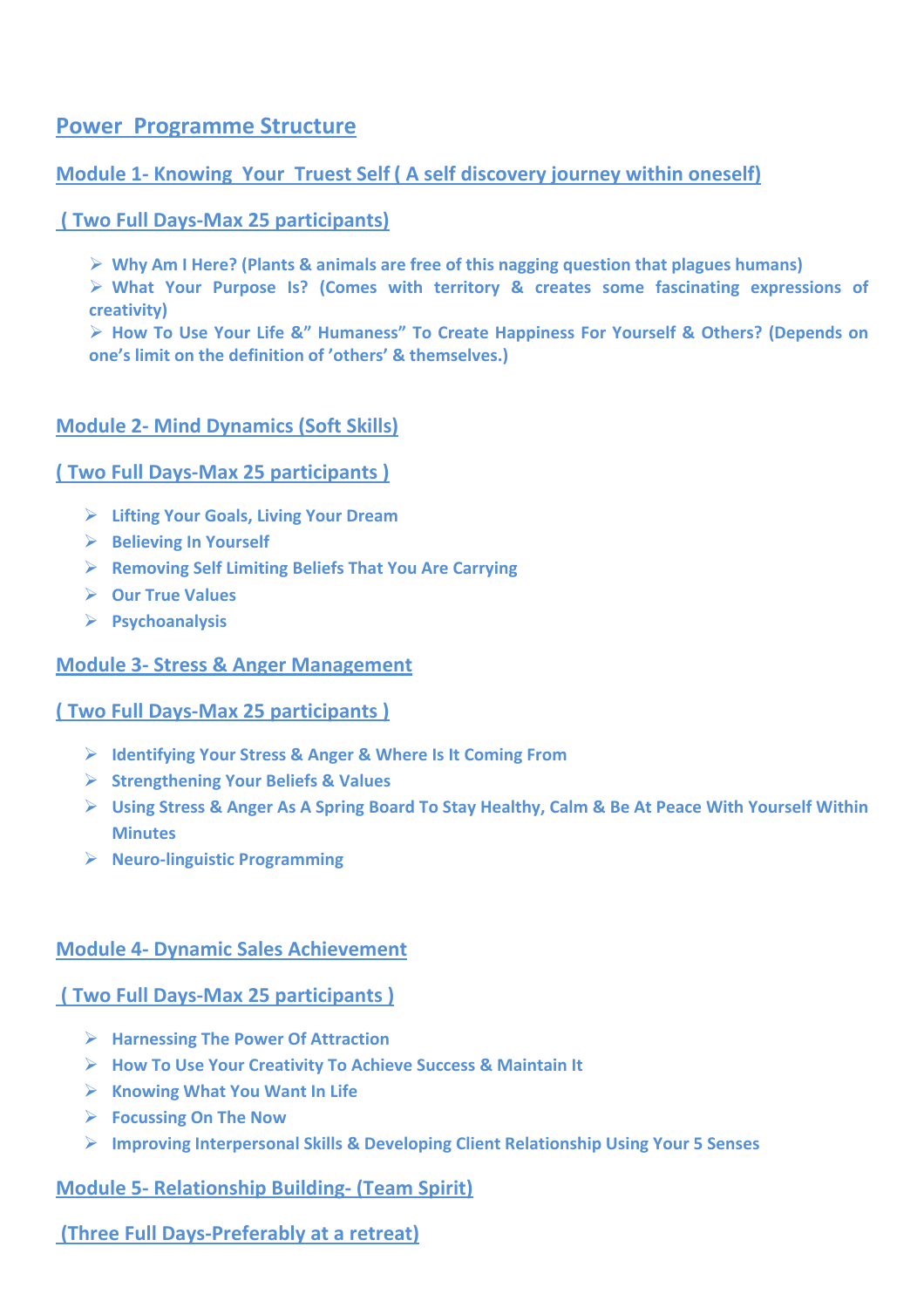- ¾ **Harnessing The Power Of Feeling & Comradeship**
- ¾ **Hypnoanalysis Of People & Understanding Their Values**
- ¾ **Uniting Thoughts & Actions For A Common Goal**
- ¾ **Understanding & Using The Power Of Compassion For A Common Good**

*A Series of Mental & Visualization Exercises with Role Plays will be carried out during each module.*

Course materials will be very limited as the participants will be working with their 5 & sometimes 6 *senses with research on themselves which is only available within themselves & not on paper.*

## *All the modules need to be completed in order for the participants and the company to achieve the following outcomes in total:*

### **Outcomes**

**The Outcome of the 5 (Five) Modules are:**

- **Participants will be able to project dynamism & confidence in themselves at all levels in life**
- **Participants will discover their true nature in their journey of life.**
- **Participants will be equipped with techniques for listening & effective delivery (verbal & non verbal communications) to enable them to achieve success on a personal & professional level**
- **Participants will be better able to understand the value of relationship with themselves & with others**
- **Working towards a common goal & vision of the company**

## *What the mind can conceive, It will achieve.*

## **Ajit's Background & Credentials**

**Ajit is a qualified Hypnotherapist & Hypnoanalyst at an advanced level, dealing with** curative & clinical therapy. He is recognised as an expert in his field & is a pioneer in this **field for blending hypnotherapy, psychology, neuro‐ linguistics & hypnoanalysis to help his clients create positive, impactful & lasting changes in their personal & professional life.**

**Ajit has his own private practice – Ludher Hypnotherapy & Reiki Healing Clinic & is recognised by The Ministry Of Health as Alternative & Complementary Medical Therapist/Practitioner in Wisma Paradise, Jalan Ampang, Kuala Lumpur where he has successfully worked with professionals such as Doctors, Lawyers, Judges, Police Officers,**